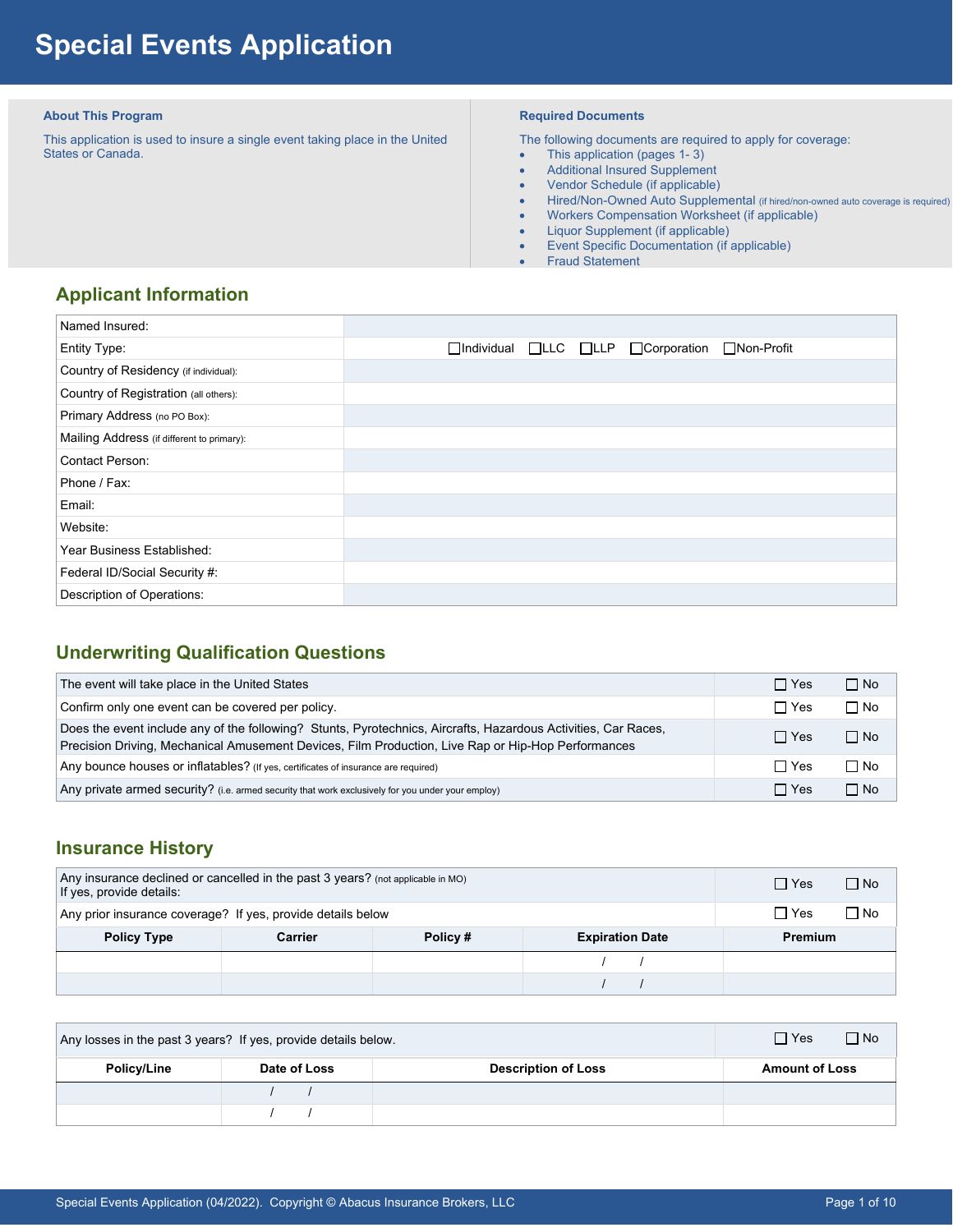# **Event Information**

*Required*  **Event Details**  Event Type Event Name Event Description Cost/Budget Artist/Band (if any) Average Daily Spectators Average Daily Participants

## **Event Dates**

| Setup Date(s)         |  |
|-----------------------|--|
| $\vert$ Event Date(s) |  |
| Tear Down Date(s)     |  |

#### **Venue Details**

| Name of Venue                         |                                |
|---------------------------------------|--------------------------------|
| Address                               |                                |
| City, State, Zip                      |                                |
| Event takes place indoors or outdoors | $\Box$ Indoors $\Box$ Outdoors |

*Optional* 

# **Concert Information** (applicable only if event includes live music)

| Type of Music         |  |
|-----------------------|--|
| Music Decade          |  |
| $ $ Artist(s) Name(s) |  |

## **Vendors** (complete only if coverage for vendors is required)

You are automatically covered for claims arising out of the vendors activities (unless the activities are excluded on the policy). By inputting the information below and providing a schedule subject to underwriter's review, for an additional premium the vendors coverage will be extended to allow for vendors to be covered should they be named in a suit.  $\vert$  # of Exhibitors

| $+$ 01 EXHIDING $\overline{\phantom{a}}$ |  |
|------------------------------------------|--|
| # of Non-Food Concessionaires            |  |
| # of Food Concessionaires                |  |
| $\#$ of Attractions/Performances         |  |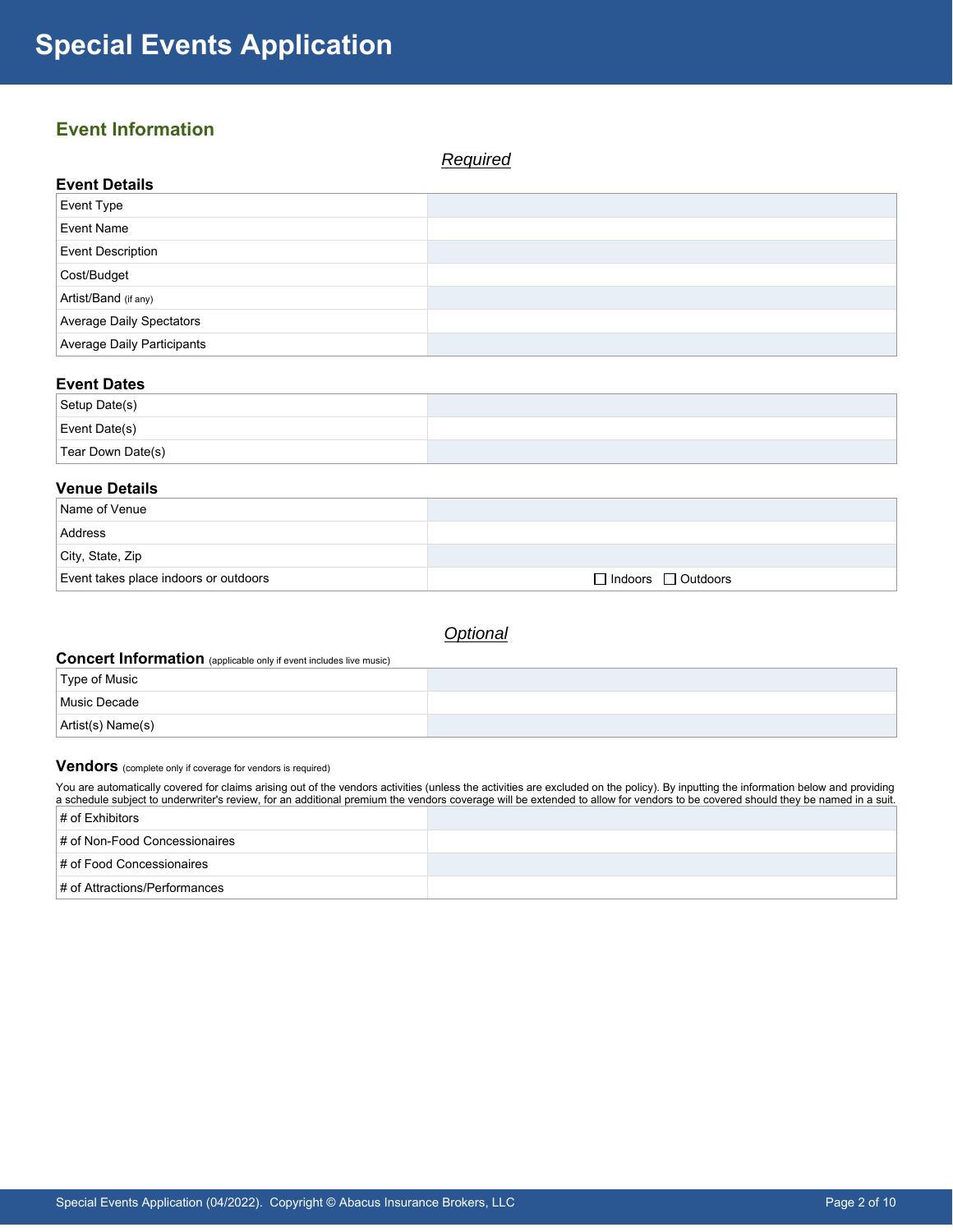# **Coverages**

| Dates of Coverage                                         |         | Effective:                                                       |          |                               | Expiration: |                   |
|-----------------------------------------------------------|---------|------------------------------------------------------------------|----------|-------------------------------|-------------|-------------------|
|                                                           |         |                                                                  |          | Maximum 90 days               |             |                   |
| Coverage                                                  |         |                                                                  |          | Limit                         |             | <b>Deductible</b> |
| <b>General Liability</b> (* Indicates required coverages) |         |                                                                  |          |                               |             |                   |
| Occurrence / Aggregate Limit                              | $\star$ | $\Box$ 1m/2m $\Box$ 2m/2m $\Box$ 3m/3m $\Box$ 4m/4m $\Box$ 5m/5m |          |                               |             | n/a               |
| Fire Legal                                                | $\star$ | $\Box$ 100,000 $\Box$ 300,000 $\Box$ 500,000                     |          |                               |             | n/a               |
| <b>Medical Payments</b>                                   | $\star$ | $\Box$ 5,000 $\Box$ 10,000 $\Box$ 25,000                         |          |                               |             | n/a               |
| Blanket Additional Insureds / Certificates of Insurance   | $\star$ |                                                                  | Included |                               |             | n/a               |
| City / Other Special Certificates                         |         |                                                                  |          | $\Box$ Include $\Box$ Exclude |             | n/a               |
| Waiver of Subrogation                                     |         |                                                                  |          | $\Box$ Include $\Box$ Exclude |             | n/a               |
| Liquor Liability                                          |         | $\Box$ Exclude $\Box$ Host Only $\Box$ Full Liquor               |          |                               |             | n/a               |
| Abuse & Molestation (NJ only)                             |         | $\Box$ 50k $\Box$ 100k $\Box$ 500k $\Box$ 1m                     |          |                               |             | n/a               |
|                                                           |         |                                                                  |          |                               |             |                   |
| <b>Inland Marine</b>                                      |         |                                                                  |          |                               |             |                   |
| Equipment, Props, Sets, Wardrobe (Rented)                 |         |                                                                  |          | $\Box$ Exclude                |             |                   |
| Equipment, Props, Sets, Wardrobe (Owned)                  |         |                                                                  |          | $\Box$ Exclude                |             |                   |

| Equipment, Flops, Sets, Waldrope (Owned) | T LAGUUT                                                                            |  |
|------------------------------------------|-------------------------------------------------------------------------------------|--|
| Rented Furs, Jewelry, Art & Antiques     | $\Box$ Exclude $\Box$ 5k $\Box$ 10k $\Box$ 25k $\Box$ 50k $\Box$ 75k $\Box$<br>100k |  |
| Extra Expense                            | $\sqcap$ Exclude                                                                    |  |
| Third Party Property Damage              | $\Box$ Exclude                                                                      |  |
| <b>Rental Cost Reimbursement</b>         | $\Box$ Exclude $\Box$ 5k $\Box$ 10k $\Box$ 25k $\Box$ 50k $\Box$                    |  |
| Waiver of Subrogation                    | $\Box$ Include $\Box$ Exclude                                                       |  |
| <b>Coverage Extension Endorsement</b>    | $\sqcap$ Include $\sqcap$ Exclude                                                   |  |

# Automobile (\* Indicates required coverages if Automobile is purchased)

| Hired & Non-Owned Auto Liability                               |                               | n/a                         |
|----------------------------------------------------------------|-------------------------------|-----------------------------|
| Hired & Non-Owned Auto Physical Damage (per vehicle/aggregate) | Exclude □ 125k/500k           | 10% (\$1500 min/\$7500 max) |
| Waiver of Subrogation                                          | $\Box$ Include $\Box$ Exclude | n/a                         |

#### **Excess Liability**

| .ımıt<br>$\sim$<br>ากลาย<br><br><br>$\cdots$ | 1.111<br>millik<br> | n/a |
|----------------------------------------------|---------------------|-----|
|                                              |                     |     |

## Workers Compensation (\* Indicates required coverages if WC is purchased). May not be available in all States.

| .000.000<br>Limit of  | Exclude<br>Include | n/a |
|-----------------------|--------------------|-----|
| Waiver<br>subrogation | Exclude<br>Include | n/a |

#### **Accident Medical** May not be available in all States.

| Coverage for Spectators                                             |                                           |  |
|---------------------------------------------------------------------|-------------------------------------------|--|
| Coverage for Participants                                           | l Include  _  Exclude                     |  |
| Limit (Accidental Death, Accidental Dismemberment, Medical Expense) | ] 25k/25k/25k □ 25k/25k/50k □ 50k/50k/50k |  |

# Applicant Signature: Date: Date: Date: Date: Date: Date: Date: Date: Date: Date: Date: Date: Date: Date: Date: Date: Date: Date: Date: Date: Date: Date: Date: Date: Date: Date: Date: Date: Date: Date: Date: Date: Date: Dat

| To be completed by your Insurance Broker: |                         |                 |
|-------------------------------------------|-------------------------|-----------------|
| Insurance Company(s) Applied to:          | Insurance Agency/Agent: | License Number: |

NOTE: Coverage availability will vary based on individual risk characteristics and the State in which insured is located.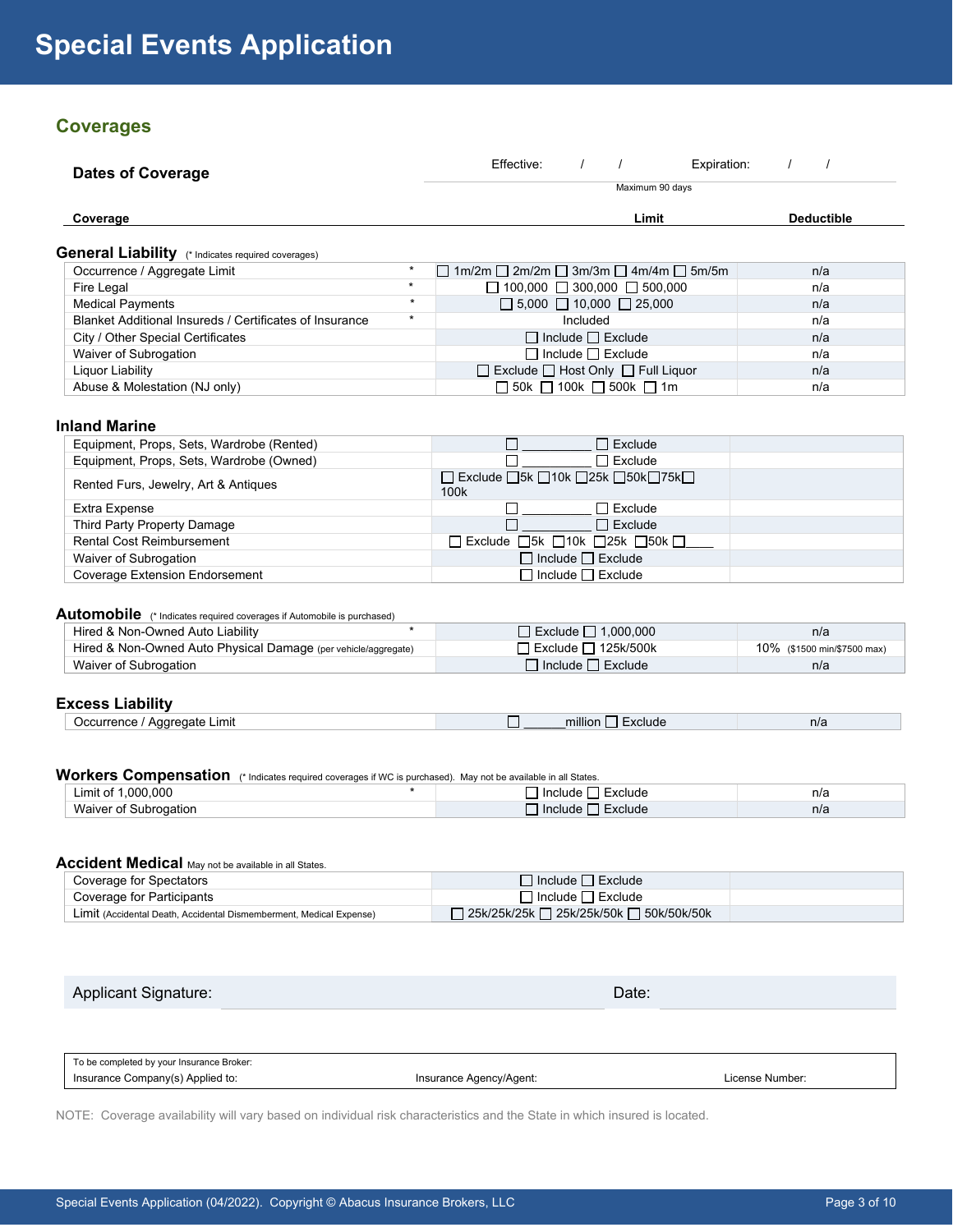# **Additional Insured Supplement**

This supplement is used to name additional insureds under your policy.

| Code | <b>Additional Insured Name</b> | Address, City, State, Zip |
|------|--------------------------------|---------------------------|
|      |                                |                           |
|      |                                |                           |
|      |                                |                           |
|      |                                |                           |
|      |                                |                           |
|      |                                |                           |
|      |                                |                           |
|      |                                |                           |
|      |                                |                           |
|      |                                |                           |
|      |                                |                           |
|      |                                |                           |
|      |                                |                           |
|      |                                |                           |

| Code           | <b>Additional Insured Type</b>    |  |
|----------------|-----------------------------------|--|
| A1             | Co-Promoter                       |  |
| A <sub>2</sub> | Bands                             |  |
| A3             | Lighting, Staging Companies       |  |
| A4             | <b>Sponsors</b>                   |  |
| A5             | Venues                            |  |
| A6             | <b>Cities/Government Agencies</b> |  |
| A7             | Other                             |  |
|                |                                   |  |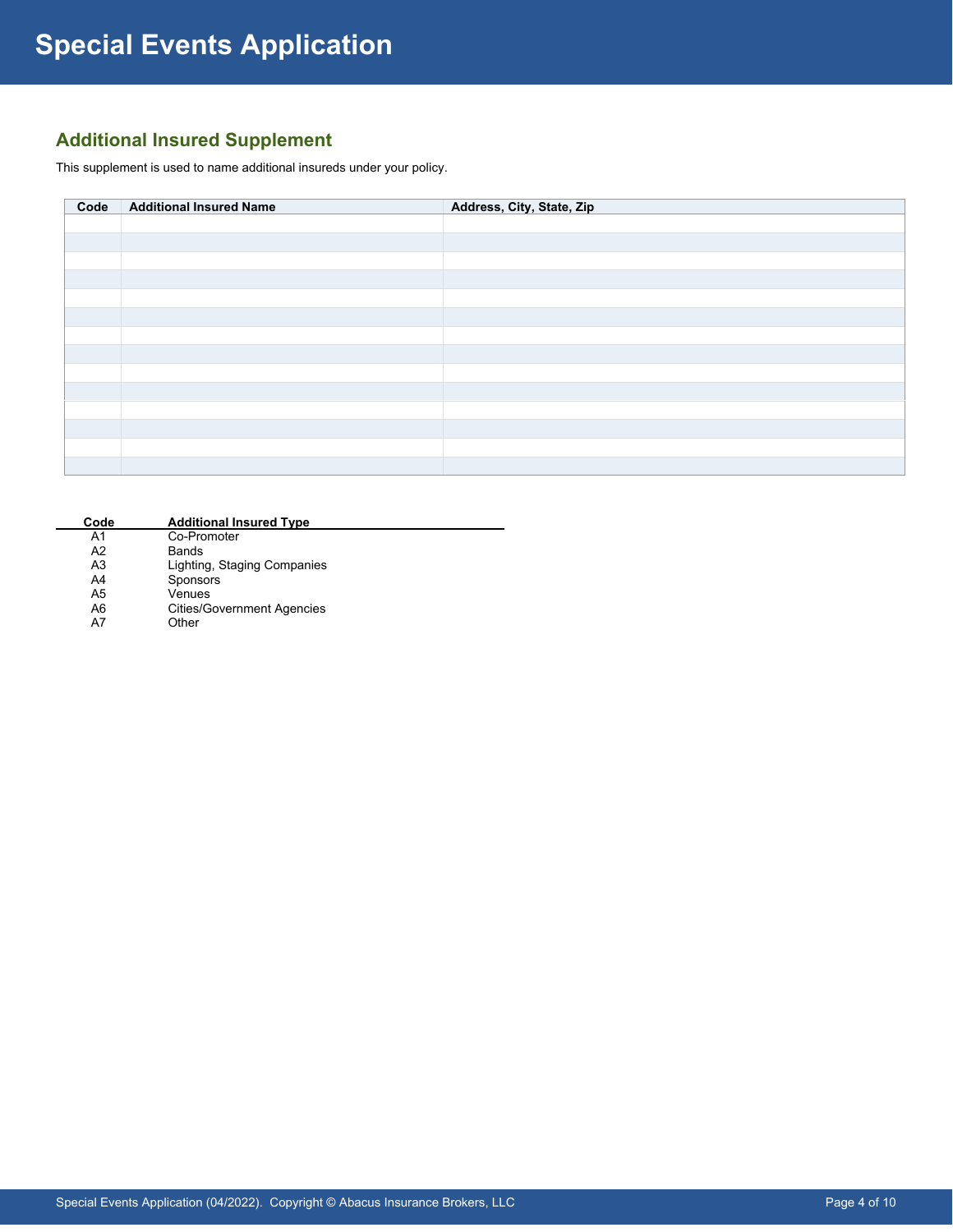# **Vendor Schedule**

This supplement is used to cover vendors, exhibitors, concessionaires and attractions under your policy.

You are automatically covered for claims arising out of the vendors activities (unless the activities are excluded on the policy). By inputting the information below and providing a schedule subject to underwriter's review, for an additional premium the vendors coverage will be extended to allow for vendors to be covered should they be named in a suit.

| Code | <b>Vendor Name</b> | Address, City, State, Zip |
|------|--------------------|---------------------------|
|      |                    |                           |
|      |                    |                           |
|      |                    |                           |
|      |                    |                           |
|      |                    |                           |
|      |                    |                           |
|      |                    |                           |
|      |                    |                           |
|      |                    |                           |
|      |                    |                           |
|      |                    |                           |
|      |                    |                           |
|      |                    |                           |
|      |                    |                           |

| Code           | <b>Vendor Type</b>                                 |
|----------------|----------------------------------------------------|
| V1             | <b>Exhibitor</b>                                   |
| V <sub>2</sub> | Attraction/Performer                               |
| V <sub>3</sub> | Concessionaires/vendors - food/beverage            |
| V <sub>4</sub> | Concessionaires/vendors – other than food/beverage |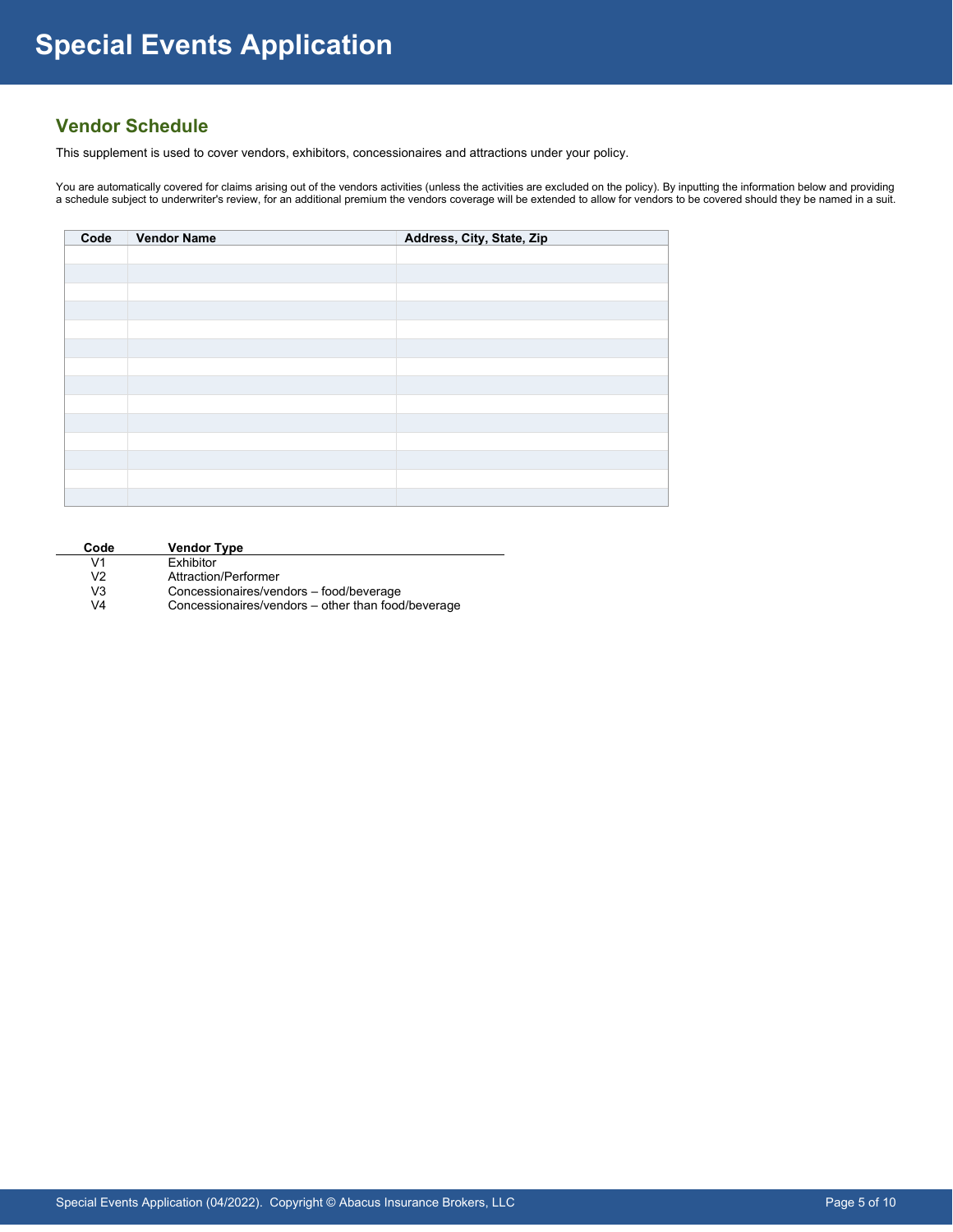# **Hired & Non-Owned Auto Supplemental**

Complete this section if Hired & Non-Owned Auto Liability coverage is required.

# **Cost of Hire**

| <b>Parameter</b>                                     | Value |
|------------------------------------------------------|-------|
| Number of Vehicles to be Hired, Loaned or Donated    |       |
| Number Days Vehicles will be used                    |       |
| Cost of Hire (Other than mobile studios/film trucks) |       |
| Cost of Hire (mobile studios & film Trucks)          |       |

## **Transportation**

| Will any bus or van be hired primarily for the purpose of transporting people?<br><b>Yes</b><br>N0 |
|----------------------------------------------------------------------------------------------------|
|----------------------------------------------------------------------------------------------------|

If the above answer is "Yes", provide the driver information below.

#### **Driver Schedule \***

| First & Last Name of Driver | <b>State Licensed</b> | <b>Drivers License Number</b> |
|-----------------------------|-----------------------|-------------------------------|
|                             |                       |                               |
|                             |                       |                               |
|                             |                       |                               |
|                             |                       |                               |

A current driving record is required for each driver indicated above.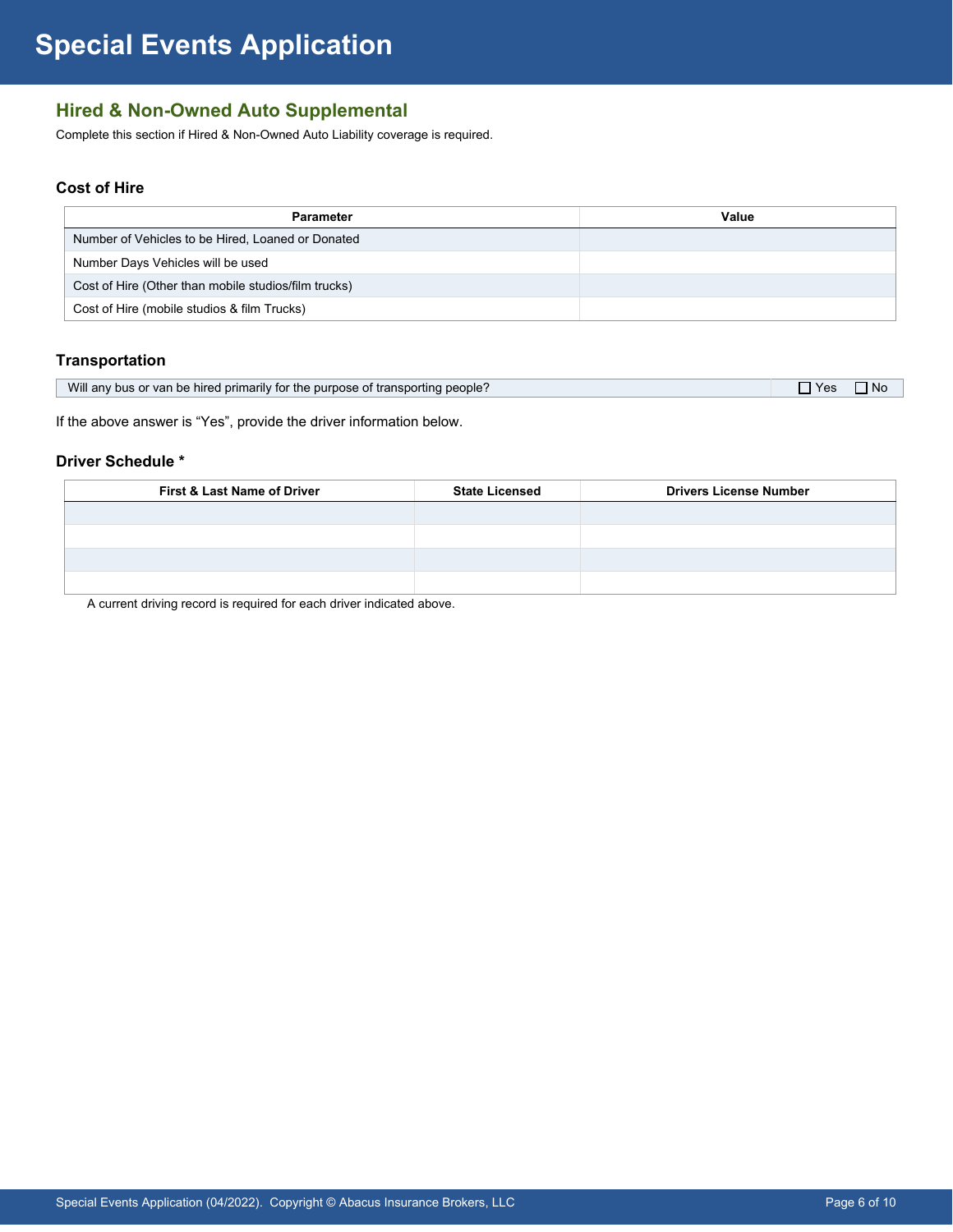# **Special Events Application**

# **Workers Compensation Details**

Complete this section only if workers compensation coverage is desired.

## **Payroll Company**

Name of Payroll Company (if any)

## **Payroll – Primary State** (if multiple locations within a State, list each location separately)

#### **State \_\_\_\_\_\_\_\_**

| <b>Class Code</b>             | <b>Number of Full Time</b><br>Cast/Crew | <b>Number of Part Time</b><br><b>Cast/Crew</b> | <b>Total Payroll</b> |
|-------------------------------|-----------------------------------------|------------------------------------------------|----------------------|
| Performers (other than Dance) |                                         |                                                |                      |
| Performers (Dance)            |                                         |                                                |                      |
| Crew                          |                                         |                                                |                      |

## **Payroll – Additional States** (Complete this section for each additional State.

## **State \_\_\_\_\_\_\_\_**

| <b>Class Code</b>             | <b>Number of Full Time</b><br><b>Cast/Crew</b> | <b>Number of Part Time</b><br><b>Cast/Crew</b> | <b>Total Payroll</b> |
|-------------------------------|------------------------------------------------|------------------------------------------------|----------------------|
| Performers (other than Dance) |                                                |                                                |                      |
| Performers (Dance)            |                                                |                                                |                      |
| Crew                          |                                                |                                                |                      |

## **Officers & Owners (Include/Exclude)**

| Should<br>√ Owners be included or excluded?<br>Officers &<br>scluded.<br>Included |
|-----------------------------------------------------------------------------------|
|-----------------------------------------------------------------------------------|

## **Schedule of Officers & Owners**

| <b>First Name/Last Name</b> | <b>Social Security Number</b> | Title |
|-----------------------------|-------------------------------|-------|
|                             |                               |       |
|                             |                               |       |
|                             |                               |       |
|                             |                               |       |

#### **Notes:**

- Workers Compensation coverage may not be available in all states.
- **EXECTE EXECTE EXECTE FOR EXECTE FOR EXECTE FOR EXECTE FOR EXECTE FOR EXECTE FOR EXECTE FOR EXECTE FOR EXECTE FOR EXECTE FOR EXECTE FOR EXECTE FOR EXECTE FOR EXECTE FOR EXECTE FOR EXECTE FOR EXECTE FOR EXECTE FOR EXECTE FO**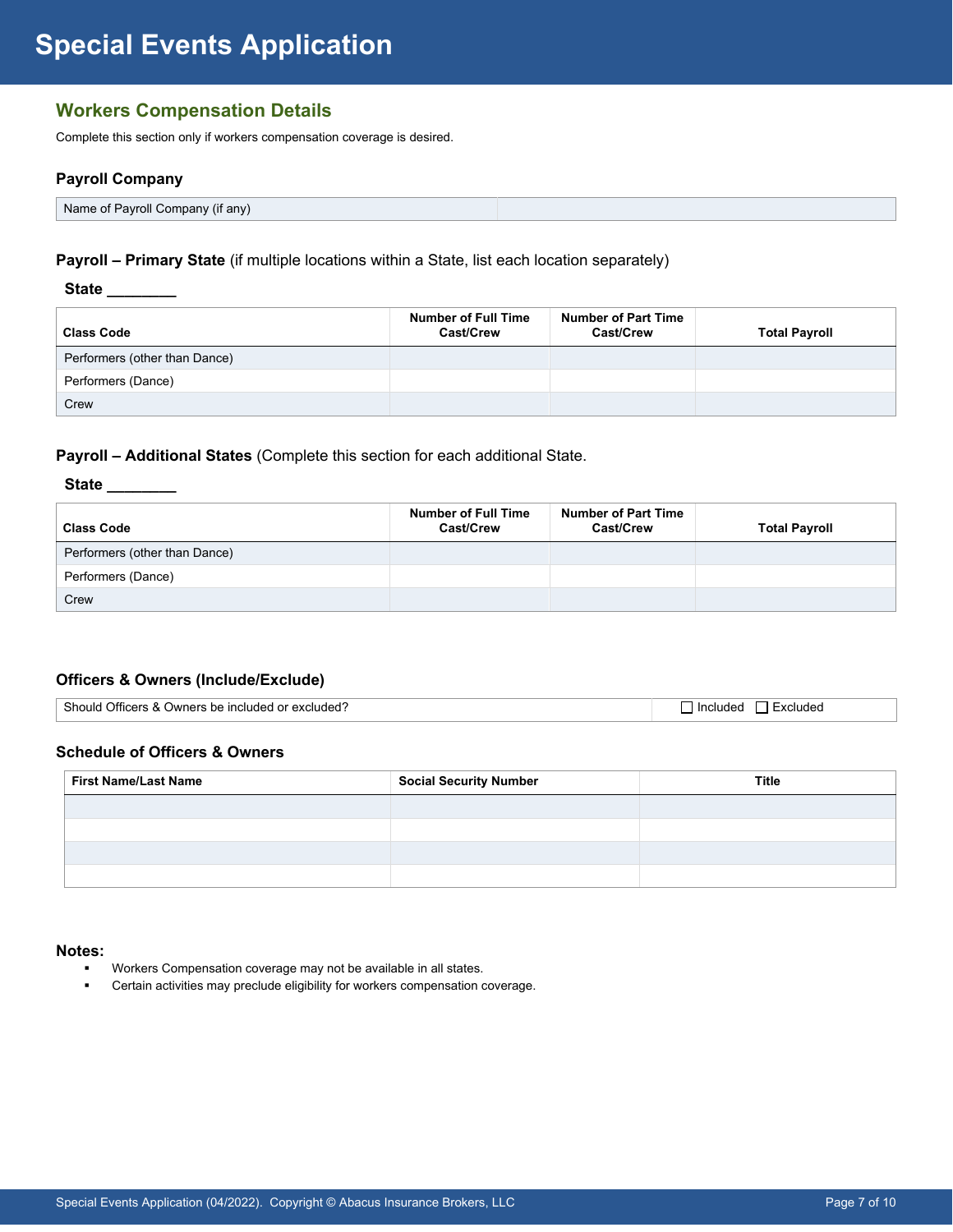# **Liquor Liability Supplement**

Complete this section only if liquor liability (i.e. full liquor coverage) is desired. Do not complete if host liquor only is required. Full liquor is available in all states except AK, AL, DC, HI, NH, PA, VT.

#### **Liquor Questions**

|   | Will liquor be served or sold at any event(s)?<br>If yes, proceed to question 2. If no, this section is complete.                                                                                                                                                                                                                                                                                                                                          | $\Box$ Yes | $\Box$ No |
|---|------------------------------------------------------------------------------------------------------------------------------------------------------------------------------------------------------------------------------------------------------------------------------------------------------------------------------------------------------------------------------------------------------------------------------------------------------------|------------|-----------|
| 2 | Will the amount of liquor sales be greater than \$5,000<br>If yes, proceed to question 3. If no, this section is complete.                                                                                                                                                                                                                                                                                                                                 | $\Box$ Yes | $\Box$ No |
| 3 | Amount of Liquor Sales:                                                                                                                                                                                                                                                                                                                                                                                                                                    | $\Box$ Yes | $\Box$ No |
| 4 | Is your business a bar, tavern, "honky tonk", brewery, wholesale liquor distributor or retail liquor store?                                                                                                                                                                                                                                                                                                                                                | $\Box$ Yes | $\Box$ No |
| 5 | Do you have a license to sell liquor?                                                                                                                                                                                                                                                                                                                                                                                                                      | $\Box$ Yes | $\Box$ No |
| 6 | Do you have anyone selling liquor that is under the age of 21?                                                                                                                                                                                                                                                                                                                                                                                             | $\Box$ Yes | $\Box$ No |
|   | Have you and those selling liguor on your behalf completed a liguor control program, which may include;<br>either TIPS (Training for Intervention Procedures by Servers of Alcohol), TAM (Techniques of Alcohol<br>Management) or S.E.R.V.E (Sensible Education for Responsible Vendors and Employees), or another<br>similar program designed specifically for the purpose of providing training and education to employees who<br>sell or serve alcohol. | $\Box$ Yes | $\Box$ No |

## **Notes**

The excess liability does not provide a layer above liquor liability. It does provide a layer above host liquor.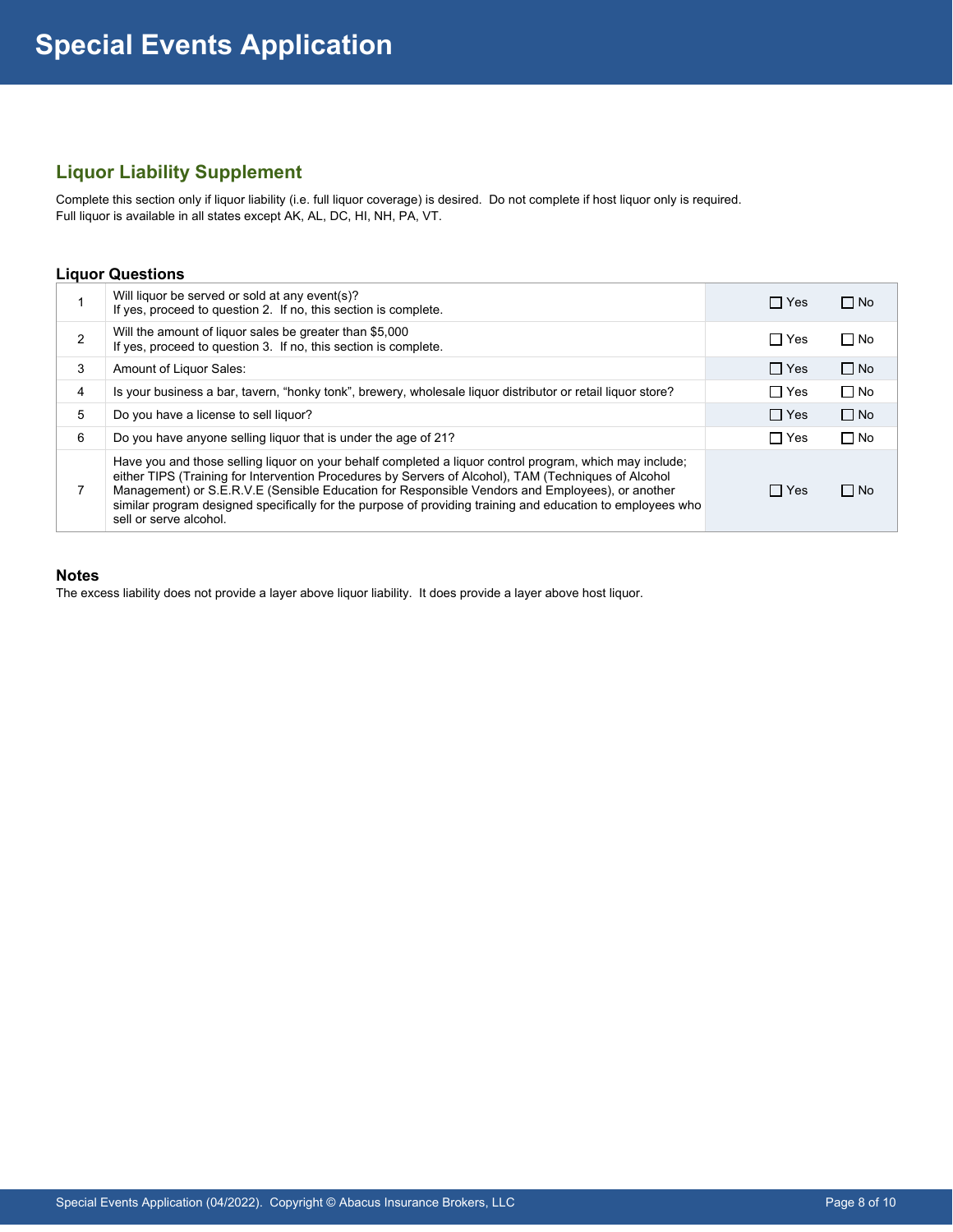# **Event Specific Documentation**

The events listed below require additional documentation.

## **Required Documentation**

| <b>Event Type / Activity</b>                                  | <b>Required Documentation / Information</b>                                             |
|---------------------------------------------------------------|-----------------------------------------------------------------------------------------|
| Contact Sports, Poker Runs                                    | Sample of a Waiver that Participants are required to sign.                              |
|                                                               | Statement from insured that all Participants are required to sign the waiver.           |
| Bounces Houses, Rides, Inflatables                            | Certificate of Insurance from the vendor naming the event holder as additional insured. |
| Concerts/Festivals with more than<br>10,000 attendees per day | Security contract.                                                                      |
|                                                               | Venue contract.                                                                         |
| <b>Music Festivals</b>                                        | Schedule of Performers.                                                                 |
|                                                               | Times of Shows.                                                                         |
| Events with Overnight Camping                                 | Venue contract.                                                                         |
|                                                               | Confirmation whether insured or venue is responsible for the camping exposure.          |
| <b>Haunted Houses</b>                                         | Diagram of Attraction.                                                                  |
|                                                               | Hours of Operation.                                                                     |
|                                                               | Advice of any moving parts or ride type exposures.                                      |
|                                                               | Clearly lit and identifiable exits.                                                     |

#### **Notes:**

**Inadequate documentation, documentation that does not sufficiently transfer liability away from the insured, or the existence of certain** exposures may preclude an offer of coverage.